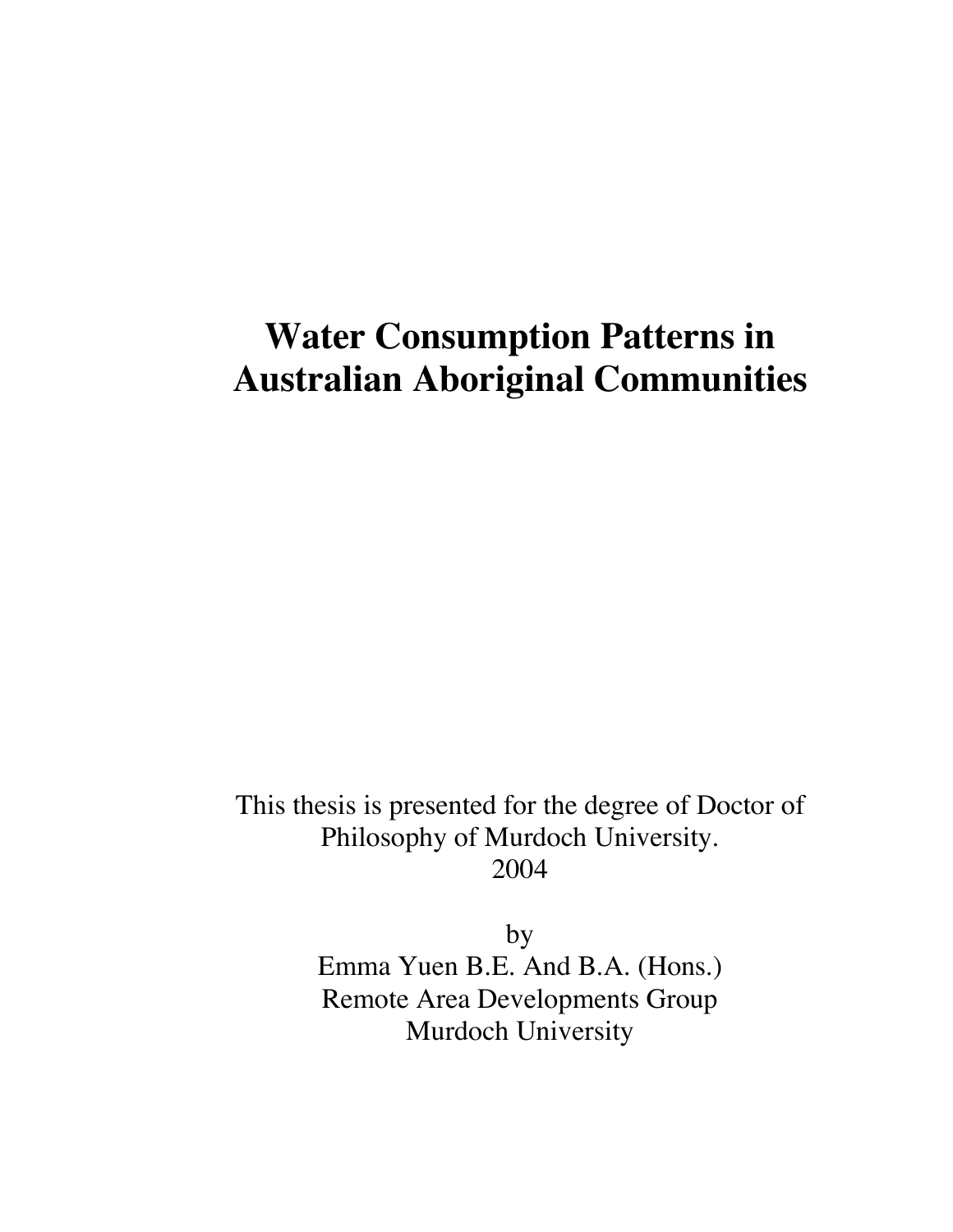I declare that this thesis is my own account of my research and contains, as its main content, work that has not been submitted for a degree at any tertiary educational institution

............................................

### Emma Yuen

Publications arising from this thesis are:

#### **Reviewed Conference Papers**

Yuen, E., Ho, G., Mathew, K. and Anda, M. 2001. Integrated water management in remote Indigenous communities. In *Community Technology 2001: Proceedings of the International Conference on governance and sustainable technology in Indigenous and developing communities, July 4-7,* eds. M. Anda and H. Gordon. Murdoch, Perth, Western Australia: Murdoch University.

Yuen, E., Ho, G., Clarkson, K. and Day, D. 2003. Water usage in Australian Indigenous communities. In *Towards the millennium development goals: Actions for water and environmental sanitation: Conference proceedings for the 29th Water Engineering Development Centre Conference, 22 - 26 September*. Abuja, Nigeria: WEDC.

#### **Published Conference and Seminar Papers**

Yuen, E., Ho, G., Mathew, K. and Anda, M. 2001. Estimation of water demands and design supply for remote Indigenous communities. In *Water and wastewater management for developing countries: Conference Proceedings of the International Water Association Conference, 29-31 October*. pp. 369-379. Putra World Trade Centre Kuala Lumpur, Malaysia: International Water Association (Specialist Group on Water and Waste Management Strategies for Developing Countries).

Yuen, E., Ho, G. and Day, D. 2002. Cultural values, needs and solutions for remote Indigenous community water supplies. In *A unique approach to a unique environment: Conference Proceedings of the Enviro 2002 and IWA 3rd World Water Congress, 7-12 April 2002*. Melbourne: AWA Artarmon, Australia.

Anda, M., Mathew, K., Yuen, E., Ho, G. and McGrath, N. 2002. Settlement upgrades and capacity-strengthening in Indigenous communities for sustainable water management. In *A unique approach to a unique environment: Conference Proceedings of the Enviro 2002 and IWA 3rd World Water Congress, 7-12 April 2002*. Melbourne: AWA Artarmon, Australia.

#### **Published Reports**

Yuen, E. 2004. *Water intake, usage and needs*. Perth: Power and Water Corporation, Murdoch University and CRCWQT.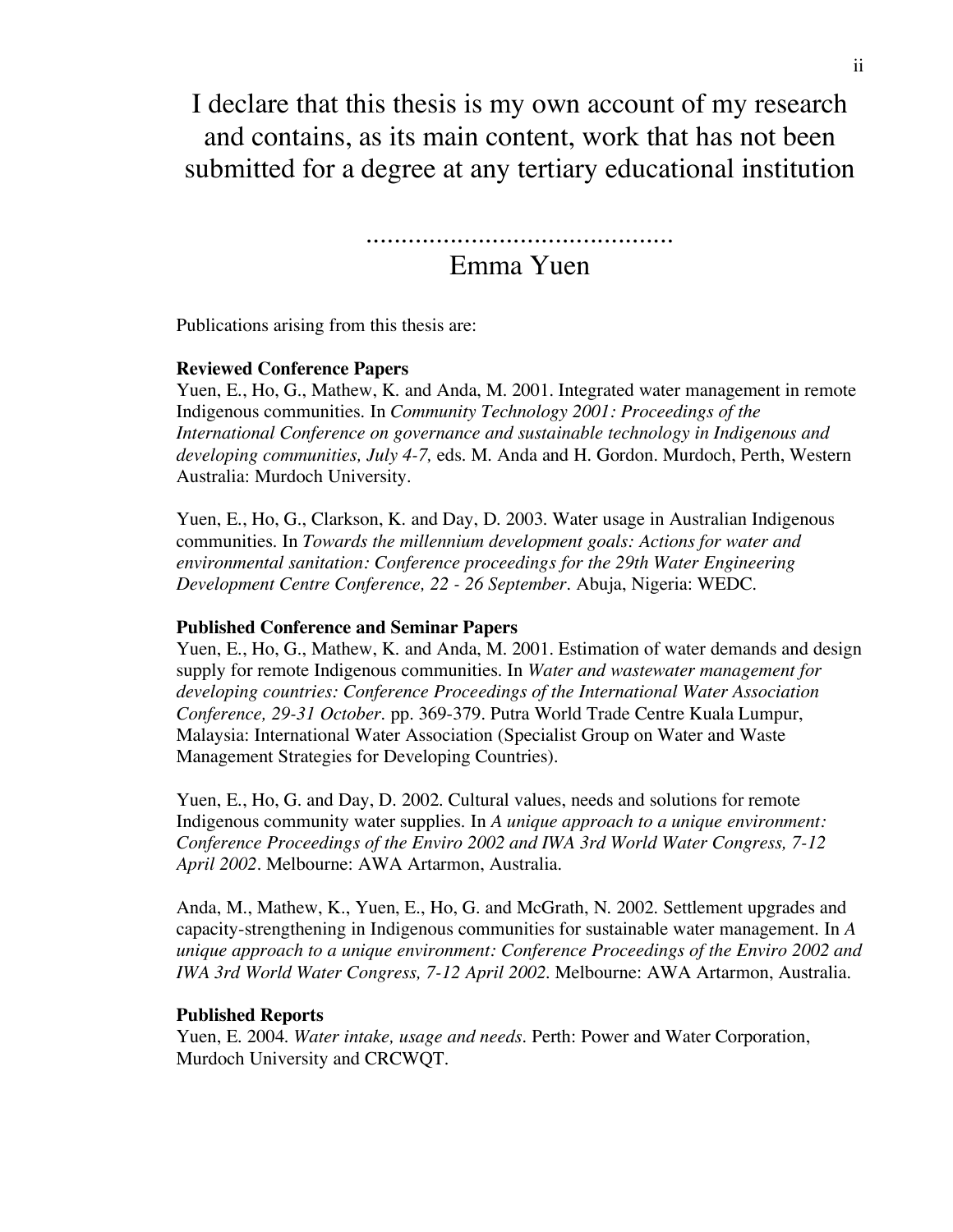### **Abstract**

Aboriginal Australians have a significantly lower health status than their non-Aboriginal counterparts. To facilitate healthy living practices necessary for good health, a high level investment is currently made in water services, on the assumption that there is a relationship between the volume and quality of water supplied with health outcomes, despite the high economic and environmental cost. This thesis investigates whether the current design supply criteria of 1000-1200 litres per person per day of water, meeting the Australian Drinking Water Quality Guidelines, is both sufficient and necessary to improve the health of Aboriginal Australians. The scope of the thesis is limited to the sufficiency of design guidelines although it necessarily also touches on the broader issues of Aboriginal health.

Both qualitative and quantitative methods were used to explore current water consumption patterns of consumers at multiple hierarchical levels (community, household and individual) and hence the requirements of physical infrastructure on which consumers depend. Multiple linear regression was used to consider factors correlated with supply volume, while metering was used at both the domestic and appliance level to determine where and how water was used. Meters were installed on fixtures in two houses in a community near Alice Springs. This was then complemented by qualitative information obtained through focus group discussions, key informant interviews and observation in the field. The appropriateness of the supply of high quality water for all uses was addressed by considering the volume of drinking water intake and its impact on the derivation of water quality guidelines. This was achieved by a face-to-face survey involving 57 volunteers. Fieldwork was conducted predominantly in three communities near Alice Springs although some additional data was collected in other communities in Western Australia and the Northern Territory.

The results showed that the factors influencing water consumption were highly complex and variable between communities and individuals. However, there were some culturally specific needs identified in Aboriginal communities, such as the need for temperature and dust control, as well as the reduction of losses. The unique characteristics of each community made it difficult to provide a more precise estimate for design supply. As a result, overly conservative guidelines such as those already used are necessary in the short term despite there being no guarantee of improved health. In the long term, issues of community governance and capacity building will start to be addressed, and the realisation that social systems are both complex and dynamic will need to be reflected in policy. These issues were represented in a systemic conceptual model at the end of the thesis, which also highlighted inadequacies of reductionist approaches such as design supply guidelines. The thesis concluded that complex problem situations such as that of health, require a systems approach.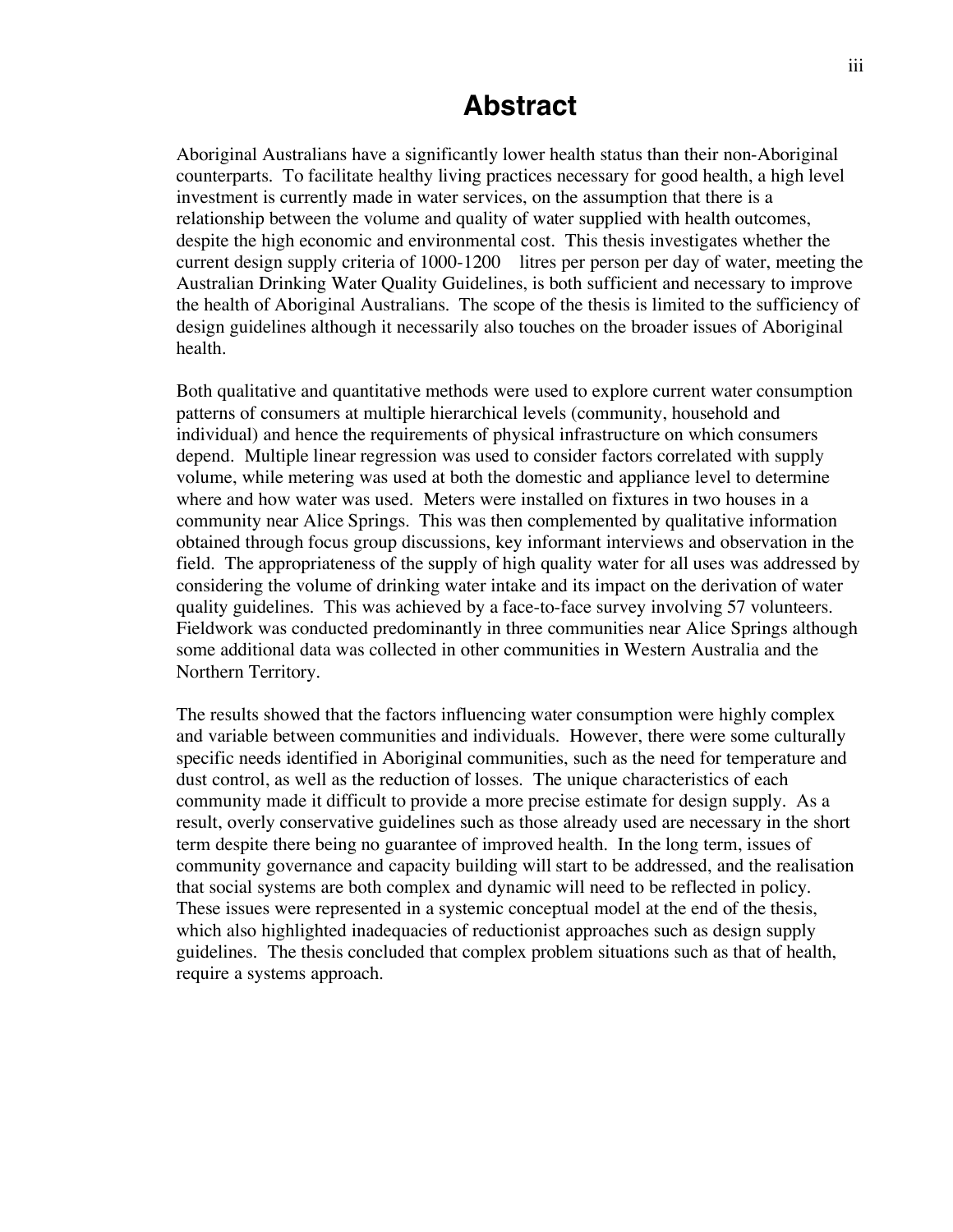## **Table of Contents**

| <b>Declaration</b><br><b>Abstract</b><br><b>Table of Contents</b><br><b>List of Figures</b><br><b>List of Tables</b><br><b>Acknowledgements</b>                                                                                                                                                                                                                                                                                      | page<br>11<br>iii<br>1V<br>viii<br>1X<br>X                                 |
|--------------------------------------------------------------------------------------------------------------------------------------------------------------------------------------------------------------------------------------------------------------------------------------------------------------------------------------------------------------------------------------------------------------------------------------|----------------------------------------------------------------------------|
| Introduction<br>Chapter 1                                                                                                                                                                                                                                                                                                                                                                                                            | $\mathbf{1}$                                                               |
| 1.1 Background<br>1.2 Research Questions and Objectives<br>1.3 Definitions<br>1.4 Organisation of Dissertation                                                                                                                                                                                                                                                                                                                       | $\mathbf{1}$<br>$\overline{7}$<br>12<br>16                                 |
| <b>Literature Review</b><br>Chapter 2                                                                                                                                                                                                                                                                                                                                                                                                | 19                                                                         |
| 2.1 Introduction<br>2.1.1 Thesis paradigm<br>2.1.2 Conceptual model<br>2.2 Needs<br>2.2.1 Social needs<br>2.2.2 Other factors supporting social needs<br>2.3 Modes of Water Usage<br>2.3.1 Traditional Aboriginal water usage<br>2.3.2 Present day Aboriginal water usage<br>2.3.3 Determinants of water consumption<br>2.4 Water Quality<br>2.4.1 Does it meet the needs?<br>2.5 Production and Supply<br>2.5.1 Temporal variations | 19<br>22<br>24<br>27<br>32<br>43<br>46<br>47<br>49<br>55<br>58<br>59<br>60 |
| 2.5.2 What is an adequate supply?<br>2.5.3 Does it meet the needs?<br>2.6 Household Consumption<br>2.6.1 Inter-community comparisons<br>2.6.2 Intra-community comparisons between households<br>2.6.3 Temporal variations<br>2.6.4 What is an adequate consumption?<br>2.6.5 Does it meet the needs?<br>2.6.6 Potable consumption                                                                                                    | 64<br>65<br>69<br>71<br>72<br>73<br>75<br>77<br>79<br>80                   |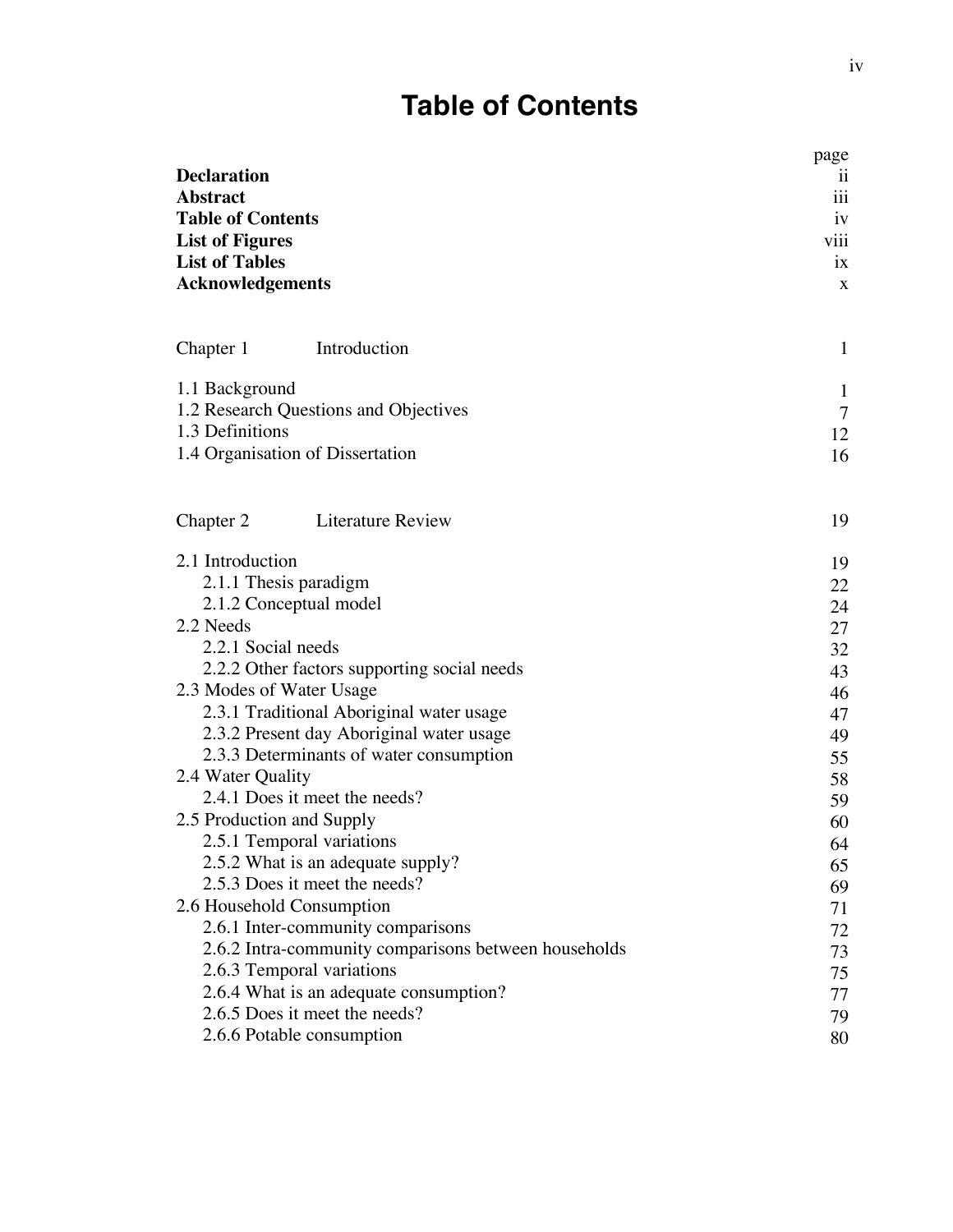| 2.7 Non Domestic Consumption                                        | 81  |
|---------------------------------------------------------------------|-----|
| 2.7.1 Intercommunity comparisons                                    | 82  |
| 2.7.2 What is an adequate non-domestic consumption?                 | 83  |
| 2.7.3 Does it meet the needs?                                       | 84  |
| 2.8 Losses                                                          | 84  |
| 2.9 End-use Consumption                                             | 86  |
| 2.9.1 Temporal variations                                           | 87  |
| 2.9.2 What is an adequate consumption for end-uses?                 | 87  |
| 2.9.3 Does it meet the needs?                                       | 89  |
| 2.10 Drinking Water Intake                                          | 90  |
| 2.10.1 Variations in water intake                                   | 96  |
| 2.10.2 Water intake guidelines                                      | 96  |
| 2.10.3 Is intake adequate?                                          | 98  |
| 2.11 Discussion                                                     | 99  |
|                                                                     |     |
| Chapter 3<br>Validation of Variables used in the Water Supply Model | 102 |
| 3.1 Methodology                                                     | 107 |
| 3.1.1 The databases                                                 | 108 |
| 3.1.2 Methodology for validation of categorical variables           | 113 |
| 3.1.3 Methodology for validation of continuous variables            | 116 |
| 3.1.4 Methodology for ground-truthing and triangulation of results  | 117 |
| 3.2 Results                                                         | 118 |
| 3.2.1 Validation of CHINS database                                  | 118 |
| 3.2.2 Discussion                                                    | 125 |
| 3.3 Summary                                                         | 132 |
|                                                                     |     |
| Chapter 4<br>Determinants of Supply                                 | 135 |
| 4.1 Methodology                                                     | 136 |
| 4.1.1 Multiple linear regression                                    | 136 |
| 4.1.2 Application of the model to other geographic areas            | 139 |
| 4.2 Results                                                         | 140 |
| 4.2.1 Water supply model                                            | 140 |
| 4.2.2 Application of model to Western Australia                     | 148 |
| 4.3 Discussion                                                      | 149 |
| 4.3.1 Average household size                                        | 149 |
| 4.3.2 Accessibility and remoteness                                  | 151 |
| 4.3.3 Infrastructure maintenance responsibility                     | 153 |
| 4.3.4 Climate in the Top End                                        | 154 |
| 4.3.5 ATSIC region                                                  | 157 |
| 4.4 Theoretical Model                                               | 159 |
| 4.5 Conclusions and Implications of Model                           | 162 |
| 4.5.1 Design water supply guidelines                                | 162 |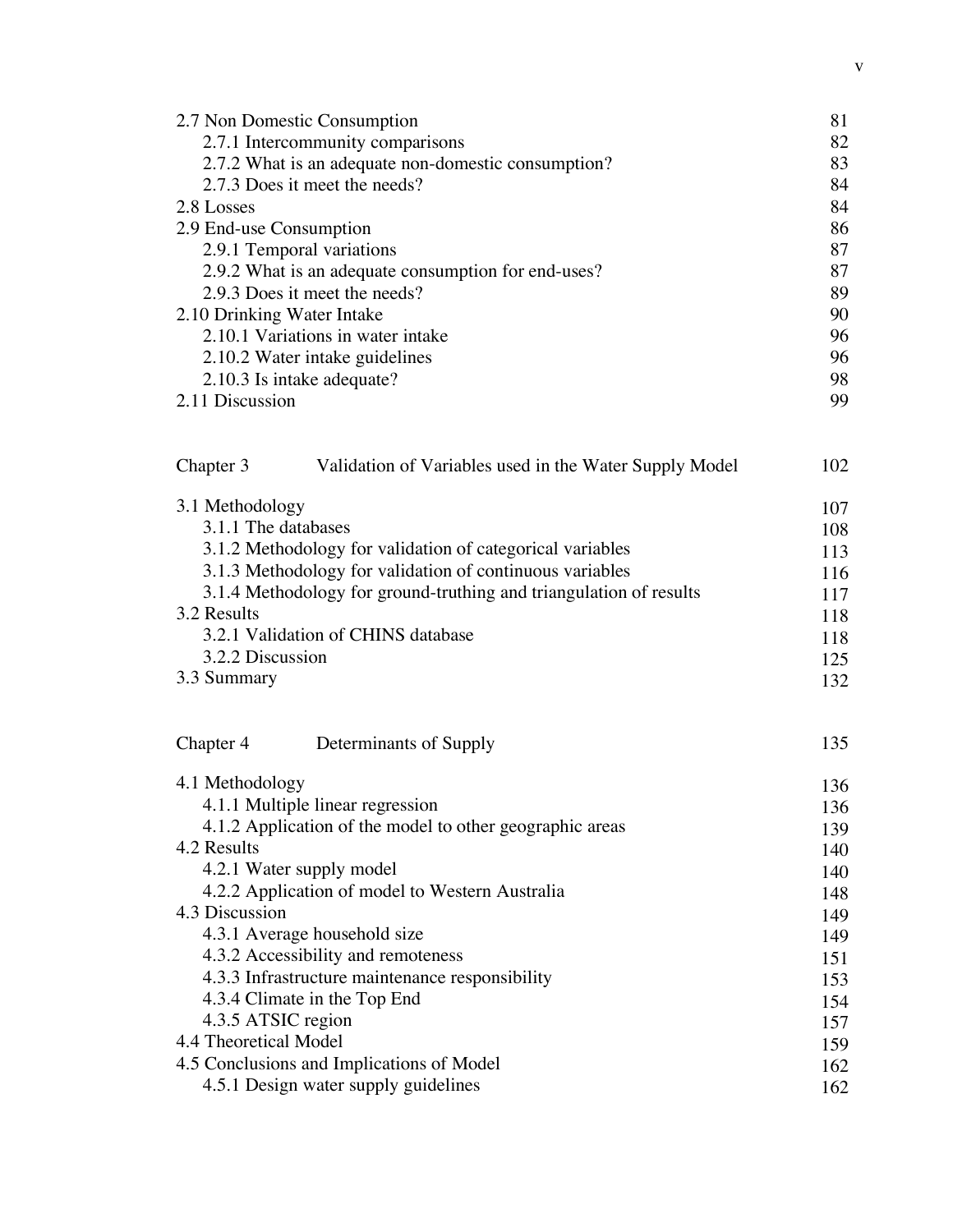| Chapter 5                  | Determinants of Consumption                                                  | 165 |
|----------------------------|------------------------------------------------------------------------------|-----|
| 5.1 Introduction           |                                                                              | 165 |
| 5.2 Methodology            |                                                                              | 166 |
|                            | 5.2.1 Community selection and itinerary                                      | 167 |
| 5.2.2 Water meters         |                                                                              | 168 |
|                            | 5.2.3 Participant interviews and observation                                 | 171 |
| 5.3 Results and Discussion |                                                                              | 173 |
|                            | 5.3.1 Accuracy of logged data analysis                                       | 173 |
|                            | 5.3.2 Total household consumption                                            | 174 |
|                            | 5.3.3 End-uses consumption                                                   | 178 |
|                            | 5.3.4 Losses and condition of infrastructure                                 | 194 |
| 5.3.5 Variability          |                                                                              | 195 |
| 5.4 Theoretical Model      |                                                                              | 198 |
| 5.5 Conclusions            |                                                                              | 201 |
|                            | 5.5.1 Is the design supply volume sufficient and necessary for physiological |     |
| needs?                     |                                                                              | 201 |
|                            | 5.5.2 Is the application of a design supply guidelines sufficient for social |     |
| needs?                     |                                                                              | 206 |
| Chapter 6                  | Personal Water Intake                                                        | 208 |
| 6.1 Introduction           |                                                                              | 208 |
| 6.1.1 Definitions          |                                                                              | 210 |
| 6.2 Methodology            |                                                                              | 212 |
| 6.2.1 Background           |                                                                              | 212 |
|                            | 6.2.2 Survey administered by face to face interviews                         | 215 |
|                            | 6.2.3 Measurement of supply                                                  | 221 |
| 6.3 Results and Discussion |                                                                              | 228 |
|                            | 6.3.1 Does tapwater intake exceed 2 L/p/d?                                   | 228 |
|                            | 6.3.2 Triangulation of results                                               | 233 |
|                            | 6.3.3 Is quality sufficient for social needs?                                | 245 |
| 6.4 Theoretical model      |                                                                              | 250 |
| 6.5 Conclusions            |                                                                              | 252 |
|                            |                                                                              |     |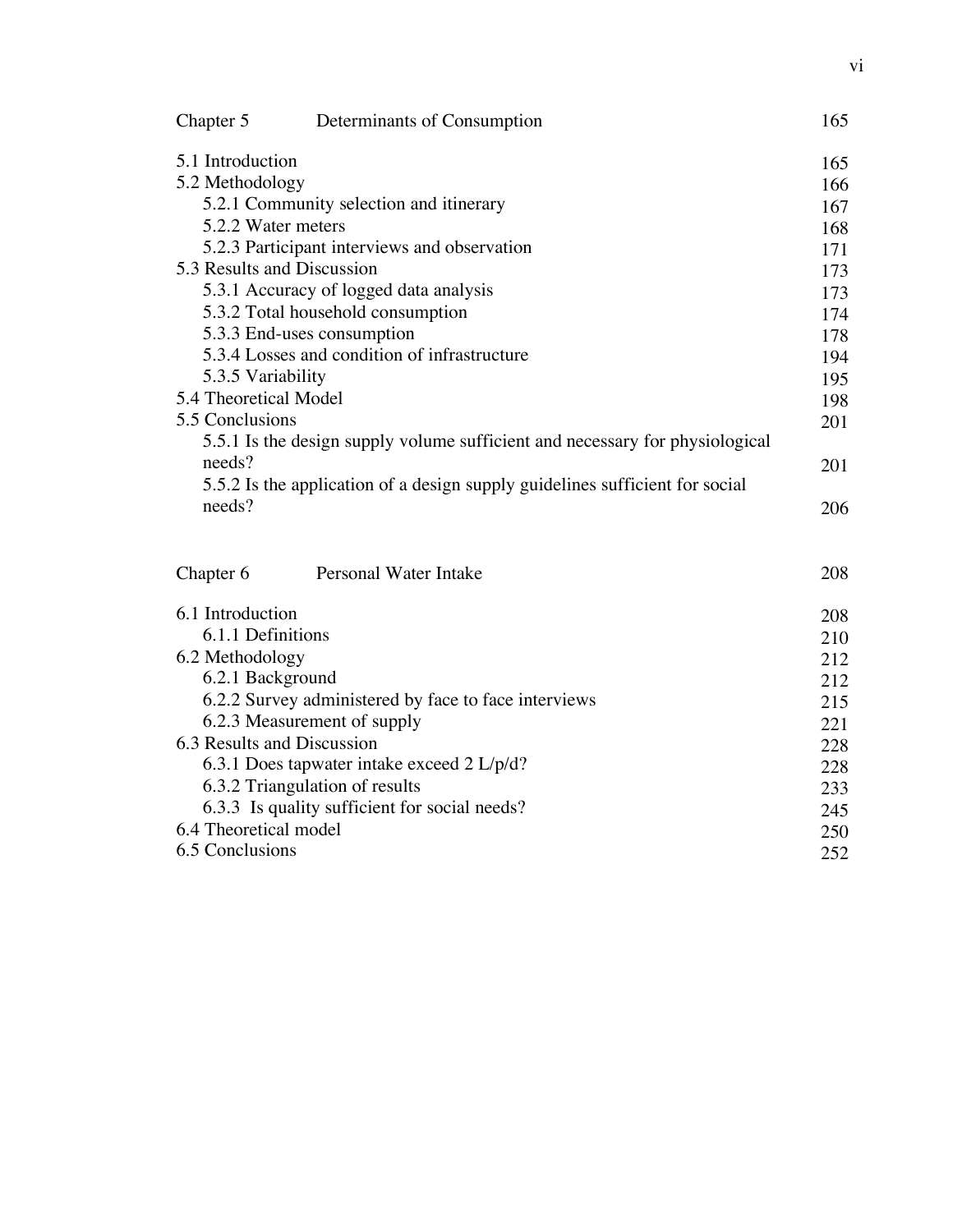| Chapter 7                                                                 | General Discussion, Conclusions and Recommendations                            | 255 |
|---------------------------------------------------------------------------|--------------------------------------------------------------------------------|-----|
|                                                                           | 7.1 Do the Design Supply and Drinking Water Quality Guidelines meet            |     |
| Physiological Needs?                                                      |                                                                                | 256 |
| 7.1.1 Is the volumetric design supply sufficient for physiological needs? |                                                                                |     |
|                                                                           | 7.1.2 Is consumption sufficient to support healthy living practices            | 258 |
|                                                                           | 7.1.3 Is the volumetric potable design supply guideline sufficient for potable |     |
| consumption?                                                              |                                                                                | 260 |
|                                                                           | 7.1.4 Are the drinking water quality guidelines sufficient?                    | 260 |
|                                                                           | 7.2 Do the Design Supply and Drinking Water Quality Guidelines Promote         |     |
| Wellbeing?                                                                |                                                                                | 262 |
|                                                                           | 7.2.1 Access to health hardware                                                | 263 |
|                                                                           | 7.2.2 Wellbeing and water quality                                              | 264 |
|                                                                           | 7.2.3 Variation in modes of usage between groups and individuals               | 265 |
|                                                                           | 7.2.4 Variations in consumption through time                                   | 266 |
|                                                                           | 7.2.5 Other water related healthy living practices                             | 267 |
| 7.2.6 Losses                                                              |                                                                                | 268 |
|                                                                           | 7.2.7 Level of Aboriginal involvement                                          | 269 |
|                                                                           | 7.3 Are the Guidelines Necessary?                                              | 270 |
|                                                                           | 7.3.1 Dual supply systems                                                      | 271 |
|                                                                           | 7.3.2 Mobile lifestyles                                                        | 273 |
| 7.3.3 Participation                                                       |                                                                                | 275 |
|                                                                           | 7.4 Feedback and Causal Loop Conceptual Model                                  | 278 |
| 7.5 Further Research                                                      |                                                                                | 283 |
| 7.6 Conclusions                                                           |                                                                                | 286 |
| <b>References</b>                                                         |                                                                                | 289 |
| Glossary of terms                                                         |                                                                                | 301 |

| <b>Glossary of terms</b>                                         |                              | 301 |
|------------------------------------------------------------------|------------------------------|-----|
| <b>Acronyms and Abbreviations</b><br><b>Units of Measurement</b> |                              | 306 |
|                                                                  |                              | 309 |
| <b>Table of Contents for Appendices</b>                          |                              | 310 |
|                                                                  | Appendix A Literature Review |     |
| Appendix B                                                       | Validation                   |     |
| Appendix C                                                       | <b>Community Supply</b>      |     |
| $\Delta$ positive $\Gamma$                                       | Household                    |     |

| $\Delta$ ppenula $\cup$ | COMMUNICATION |
|-------------------------|---------------|
| Appendix D              | Household     |
| Appendix E              | Water Intake  |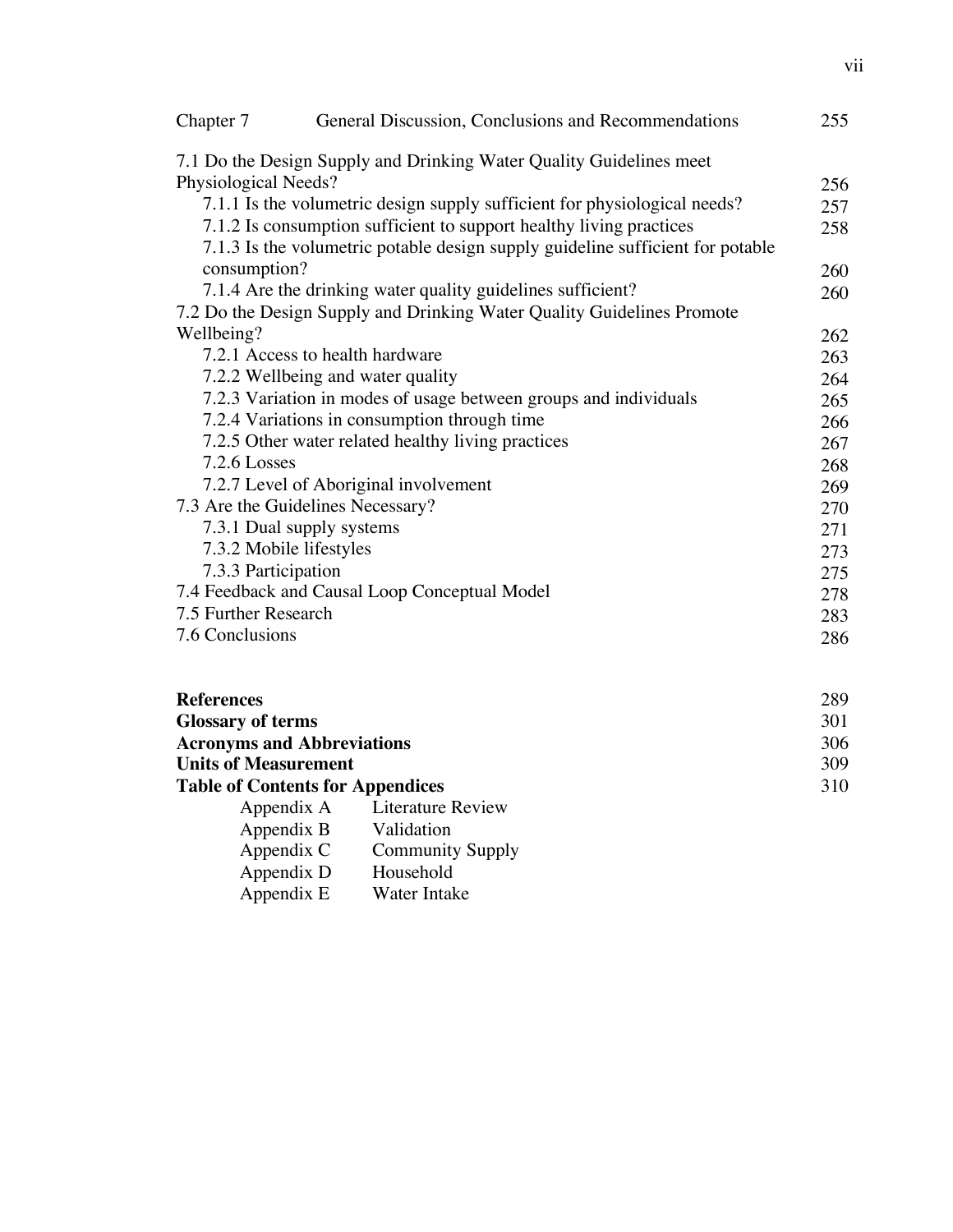## **List of Figures**

| Figure 1.1 Water flow diagram                                                   | 3   |
|---------------------------------------------------------------------------------|-----|
| Figure 1.2 Four main areas of research                                          | 8   |
| Figure 1.3 Map of communities                                                   | 18  |
| Figure 2.1 Holons from national to community level                              | 25  |
| Figure 2.2 Holons from community to individual level                            | 26  |
| Figure 2.3 Extrinsic needs necessary to support intrinsic human needs           | 31  |
| Figure 2.4 Social and physical needs necessary to support intrinsic human needs | 36  |
| Figure 2.5 Orientation to social assessment                                     | 41  |
| Figure 2.6 Determinants of water consumption in non-Aboriginal communities      | 51  |
| Figure 2.7 Histogram of supply in Aboriginal communities                        | 62  |
| Figure 2.8 Histogram of supply in non-Aboriginal communities                    | 63  |
| Figure 2.9 Monthly variations in supply for communities in the NT               | 64  |
| Figure 2.10 Histogram of per capita consumption for individual households       | 74  |
| Figure 3.1 Problems encountered by water systems in Aboriginal communities      | 103 |
| Figure 3.2 Potential CHINS and BOM Indicators                                   | 106 |
| Figure 4.1 Theoretical model based on community characteristics                 | 160 |
| Figure 5.1 Schematic of meters installed in House A and House B                 | 168 |
| Figure 5.2 Community production and supply compared with household              |     |
| consumption in Houses A and B                                                   | 176 |
| Figure 5.3 Comparison of House A and House B for different weekdays             | 177 |
| Figure 5.4 Total average daily consumption for in-house and external uses       | 180 |
| Figure 5.5 Comparison of House A and House B                                    | 186 |
| Figure 5.6 Outdoor usage per household                                          | 189 |
| Figure 5.7 Theoretical model based on household characteristics                 | 200 |
| Figure 5.8 Design, average and actual consumption in Community Z                | 204 |
| Figure 6.1 Components of water intake.                                          | 210 |
| Figure 6.2 Methodologies for different types of water intake                    | 214 |
| Figure 6.3 Histogram of tapwater consumption by gender                          | 229 |
| Figure 6.4 Histogram of household average daily intake                          | 232 |
| Figure 6.5 Theoretical framework for Water Quality                              | 251 |
| Figure 7.1 Feedback and causal loop diagram for volumetric design supply        | 280 |
| guidelines                                                                      |     |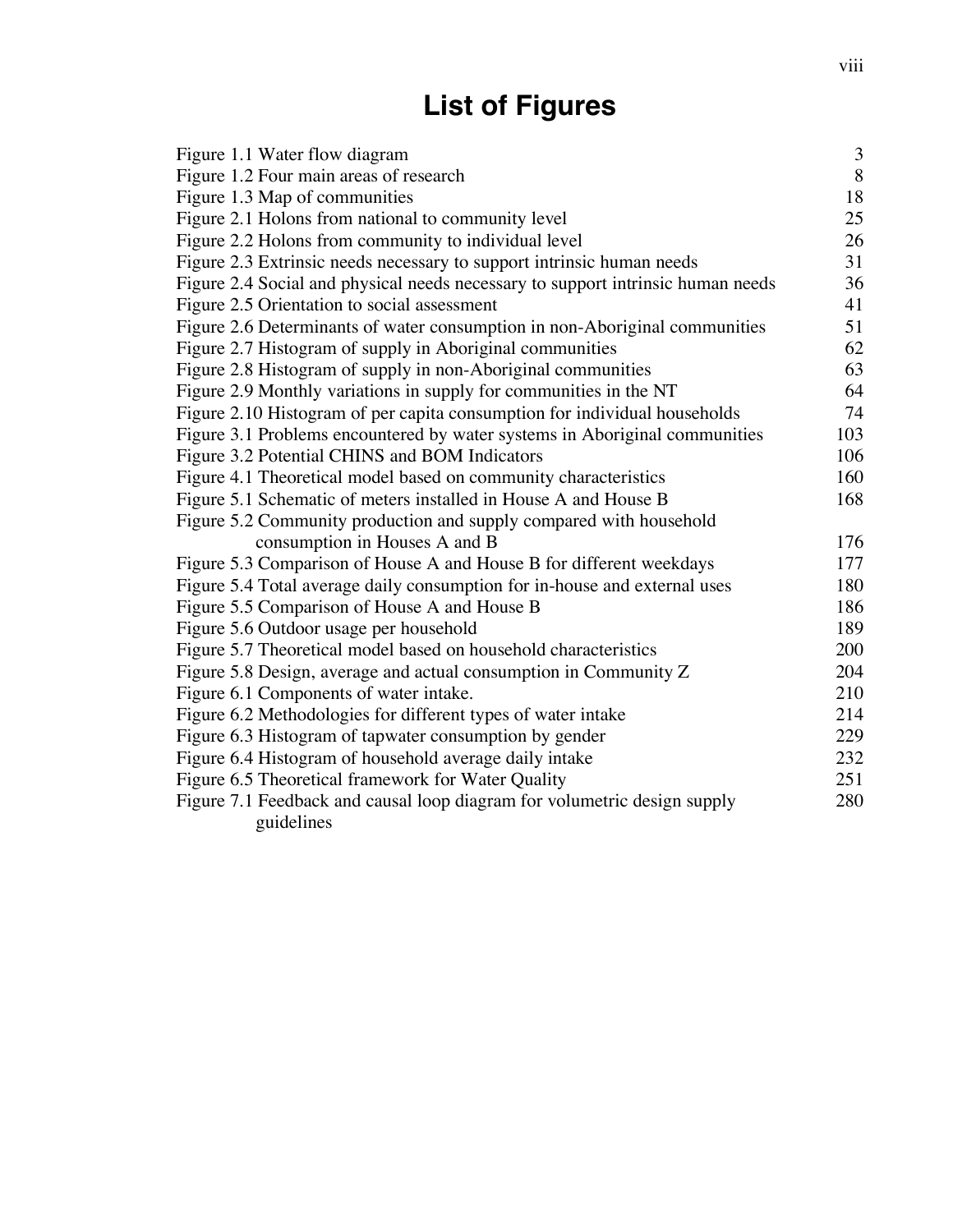## **List of Tables**

| Table 2.1 Determinants of consumption for piped supplies                         | 56  |
|----------------------------------------------------------------------------------|-----|
| Table 2.2 Determinants of consumption for unpiped supplies                       | 57  |
| Table 2.3 Summary of supply guidelines                                           | 68  |
| Table 2.4 Mean community production                                              | 70  |
| Table 2.5 Minimum, basic and desirable consumption                               | 78  |
| Table 2.6 End-use consumption in three different studies                         | 87  |
| Table 2.7 Design supply for Aboriginal communities                               | 88  |
| Table 2.8 Per capita health hardware consumption in actual studies compared with |     |
| normative and comparative needs.                                                 | 90  |
| Table 2.9 Summary of water intake data                                           | 94  |
| Table 2.10 Variations in personal intake due to temperature and exercise         | 96  |
| Table 2.11 Intake requirements                                                   | 97  |
| Table 2.12 Potable supply requirements                                           | 98  |
| Table 3.1: 2 x 2 cross table                                                     | 114 |
| Table 3.2: Summary of tests for categorical variables in EHNS                    | 118 |
| Table 3.3: Summary of tests for categorical variables in NAHS                    | 119 |
| Table 3.4: Cross table of CHINS versus EHNS for main source of drinking water    | 120 |
| Table 3.5: CHINS and NAHS cross-tabulations for frequency of access to doctor    | 120 |
| Table 3.6: CHINS and EHNS cross-tabulations for occurrence of flooding           | 121 |
| Table 3.7: Summary of the validation of continuous variables in CHINS            | 122 |
| Table 3.8: Ground-truthing results                                               | 124 |
| Table 3.9: Triangulation of bivariate and continuous variables                   | 125 |
| Table 4.1: Partially collinear independent variables                             | 141 |
| Table 4.2: Correlation between dependent and independent variables               | 142 |
| Table 4.3: Estimates of coefficients and statistics for Q1 through Q6            | 145 |
| Table 5.1 Comparison of metered responses and logger estimates                   | 174 |
| Table 5.2 Per capita potable consumption during June 2003                        | 187 |
| Table 6.1 Comparison of intake from various methods                              | 227 |
| Table 6.2 Estimated tea intake in Aboriginal communities                         | 234 |
| Table 6.3 Statistics for direct bottled beverage intake                          | 235 |
| Table 6.4 Estimated soft drink and juice intake in Aboriginal communities        | 236 |
| Table 6.5 Mean and standard error based on per capita hourly estimates           | 238 |
| Table 6.6 Summary of results using various methodologies                         | 239 |
| Table 6.7 Frequency of reporting of various drinking water sources               | 245 |
| Table 6.8 Water quality preferences                                              | 247 |
| Table 6.9 Frequency of reporting of beverage intake                              | 249 |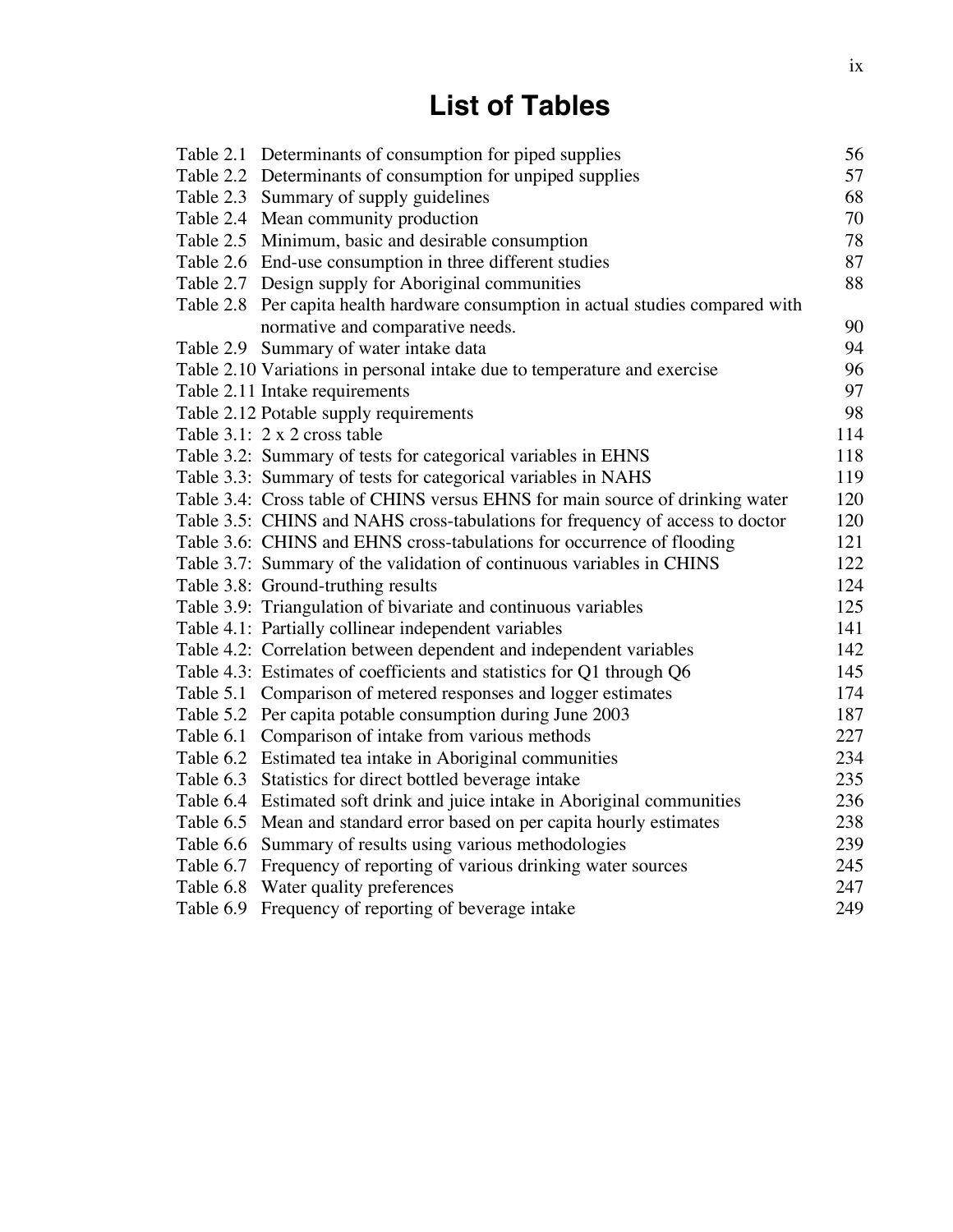### **Acknowledgements**

I wish to thank all those who encouraged and assisted me in development and completion of this thesis. Whilst it is not possible to thank everyone who has assisted this project there are a number of organisations and individuals I would like to specially acknowledge, who are mentioned below in no particular order.

This is the culmination of 4 years work and it would not have been possible without the financial assistance of Murdoch University through the award of a research scholarship and the Power and Water Authority in the Northern Territory who financially supported the water intake study. Equally, it would not have been possible without the love and support of my family who have always believed in me and gave me the confidence to embark on such a project.

I would like to acknowledge my supervisor, Professor Goen Ho, who patiently gave up his time to help guide my direction and kept me focussed on the final objective while giving me the freedom to explore my own ideas. Thanks are also given to Dr Martin Anda whose boundless energy and enthusiasm was a constant source of inspiration and Dr Kuruvilla Mathew whose stories both entertained and provided insight.

Many thanks to Professor Ian James and Dr Ross Taplin in the Mathematics department for advice on statistical methods used in Chapters 3 and 4. Additional advice on statistical analysis and assistance with use of the SPSS software was provided by Tanya Chikritzhs at Curtin University. Finally, Francis Mitrou from the Australian Bureau of Statistics assisted with the collection and statistical methodologies of the intake surveys.

I would like to acknowledge all the staff, past and present, in the Division of Science and Engineering who provided both technical and administrative assistance. In particular, the IT staff including Colin Fergusson and Sarah Xu who not only provided computing assistance but friendship and someone to laugh and philosophise with. The highly efficient Heather Gordon and optimistic Jeanne Clark helped smooth the administrative side of things while Frank Salleo was a font of knowledge. Finally, Miriam Rodgers assisted with water testing equipment and Alan Rossow compiled the map of communities used in the first chapter. I would also like to thank Karen Olkowski in the Division of Research and Development

Darryl Day from Power and Water Corporation had the vision to initiate the water intake study and organise funding. In addition to financial assistance, technical assistance was provided by other Power and Water Corporation employees including Kathryn Clarkson, Len Griffiths, Richard Flett, Ralph Hutchins, David English, Robert Decet, Suzanne Powell-Harbour and Bertram Birk. Assistance for this project was also provided by other organisations in the Northern Territory particularly the Department of Health and Community Services and the Department of Community Development, Sport and Cultural Affairs. I would like to individually thank Phillippe Porigneaux, Nerissa Walton, Amanda Justice, Brian Parkin, Xavier Schobben, Ross Bailie, Dorothy Mackerras and Stephen Rainow for their feedback and guidance.